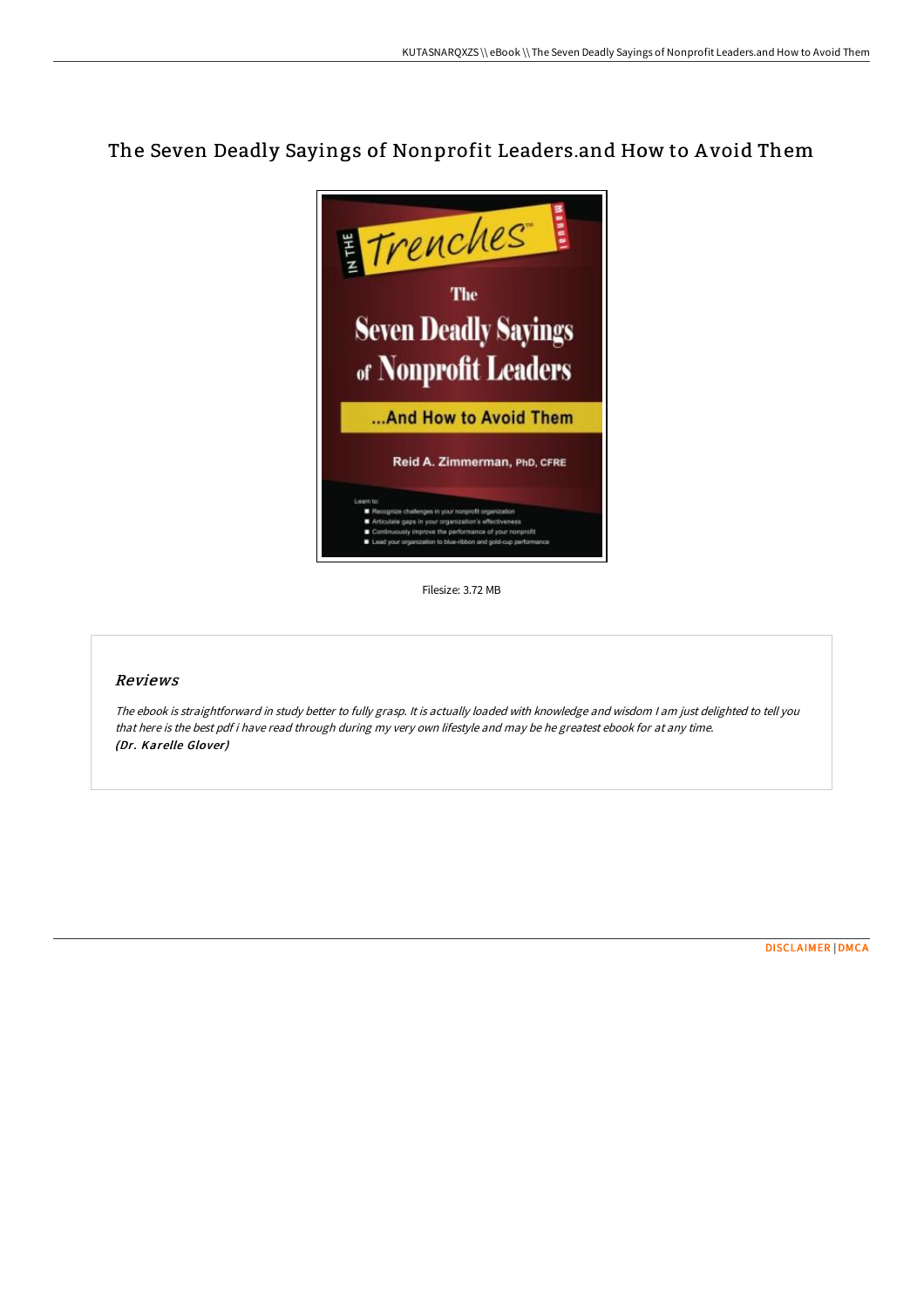## THE SEVEN DEADLY SAYINGS OF NONPROFIT LEADERS.AND HOW TO AVOID THEM



To read The Seven Deadly Sayings of Nonprofit Leaders.and How to Avoid Them eBook, you should follow the web link listed below and save the file or have accessibility to other information that are relevant to THE SEVEN DEADLY SAYINGS OF NONPROFIT LEADERS.AND HOW TO AVOID THEM book.

Charitychannel LLC, United States, 2014. Paperback. Book Condition: New. 279 x 216 mm. Language: English . Brand New Book \*\*\*\*\* Print on Demand \*\*\*\*\*.A sneeze, cough, and red, puffy eyes can point to either a menacing allergy or a deadly influenza. In much the same way, the seven deadly sayings, whether spoken or implied, are symptoms that something is wrong; that something is potentially deadly for the organization, or, if not deadly, at least that there is a debilitating flaw in the organizational structure. Either way, the sayings indicate that something is not quite right and needs either self-treatment or a visit to the doctor. Fortunately, the utterance of one, or even several, of the deadly seven may not indicate a devastating consequence. The situation may not yet have risen to the level requiring CPR or emergency surgery. It may simply be the persistent cough of a process that is not working and needs fixing. These issues do, however, speak to the old adage . . . for want of a nail, the shoe was lost . . . for want of the shoe, the horse was lost, and on through the rider, the battle, and the war. In The Seven Deadly Sayings of Nonprofit Leaders.And How to Avoid Them, Reid Zimmerman shows how to address each of the errant leadership practices and management tactics revealed by the utterance of the deadly saying. He expertly shows you how to prevent these oft-fatal mistakes and how to lessen the negative impact to your organization when they occur. As part of CharityChannel s popular In the Trenches series, this guide is written in a down-to-earth, fun, upbeat style. Readers will enjoy Zimmerman s use of Blue Ribbon and Gold Cup best practices, including checklists and red, yellow, and green stoplight indicators. Table...

 $\blacksquare$ Read The Seven Deadly Sayings of [Nonprofit](http://techno-pub.tech/the-seven-deadly-sayings-of-nonprofit-leaders-an.html) Leaders.and How to Avoid Them Online ⊕ [Download](http://techno-pub.tech/the-seven-deadly-sayings-of-nonprofit-leaders-an.html) PDF The Seven Deadly Sayings of Nonprofit Leaders.and How to Avoid Them